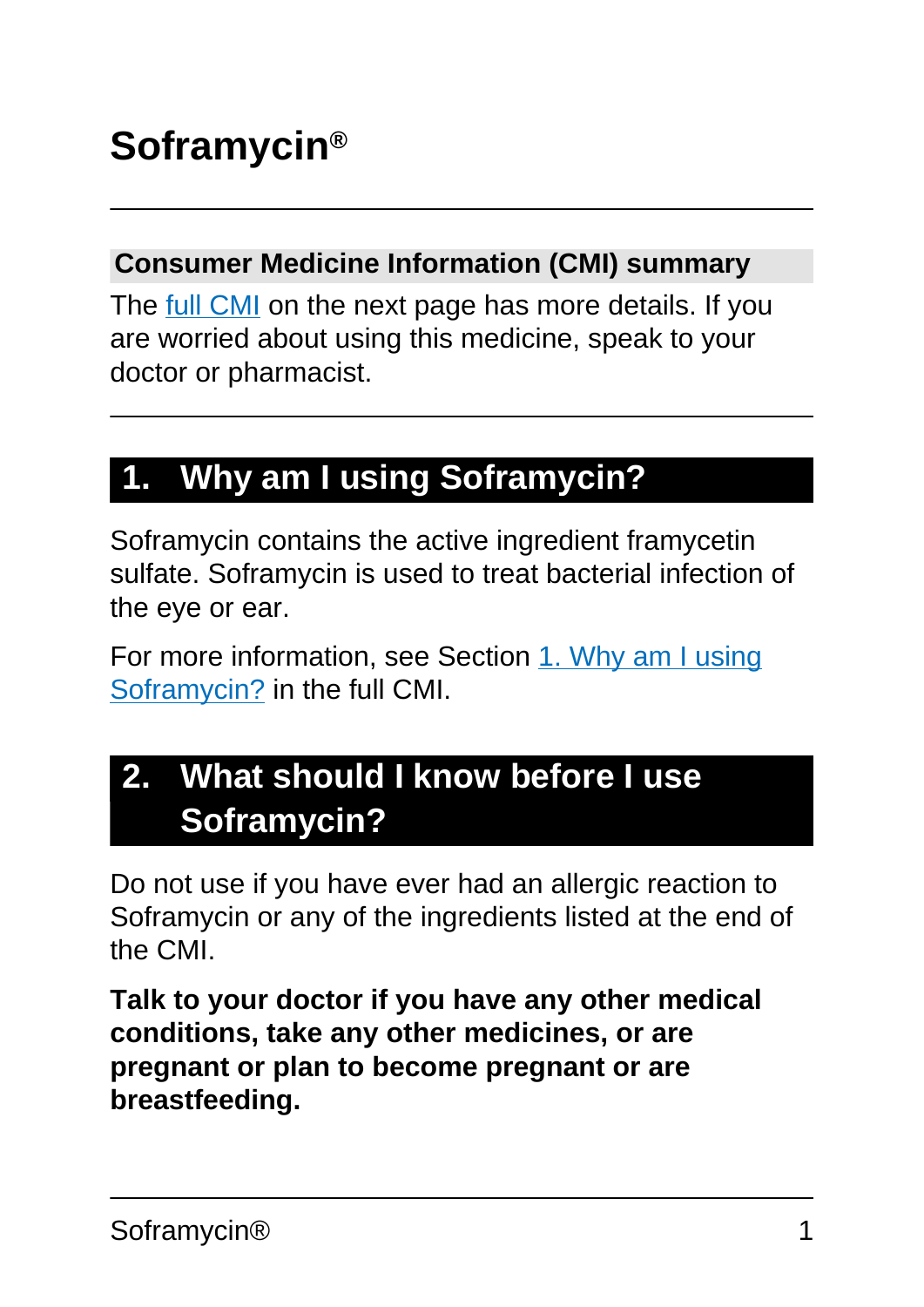For more information, see Section [2. What should I know](#page-5-0) [before I use Soframycin?](#page-5-0) in the full CMI.

# **3. What if I am taking other medicines?**

Some medicines may interfere with Soframycin and affect how it works.

A list of these medicines is in Section [3. What if I am](#page-7-0) [taking other medicines?](#page-7-0) in the full CMI.

# **4. How do I use Soframycin?**

- For the eye: 2 drops every one or two hours initially, diminishing to 2 or 3 drops three times daily.
- For the ear: 2 or 3 drops may be instilled into the ear three times daily.

Instructions can be found in Section [4. How do I use](#page-7-1) [Soframycin?](#page-7-1) in the full CMI.

| 5. What should I know while using<br>Soframycin? |                                                                                                      |  |
|--------------------------------------------------|------------------------------------------------------------------------------------------------------|--|
| Things you should do                             | • Remind any doctor,<br>dentist or pharmacist<br>you visit that you are<br>using Soframycin.         |  |
|                                                  | • Wait at least 15 minutes<br>before reinserting<br>contact lenses after you<br>have used Soframycin |  |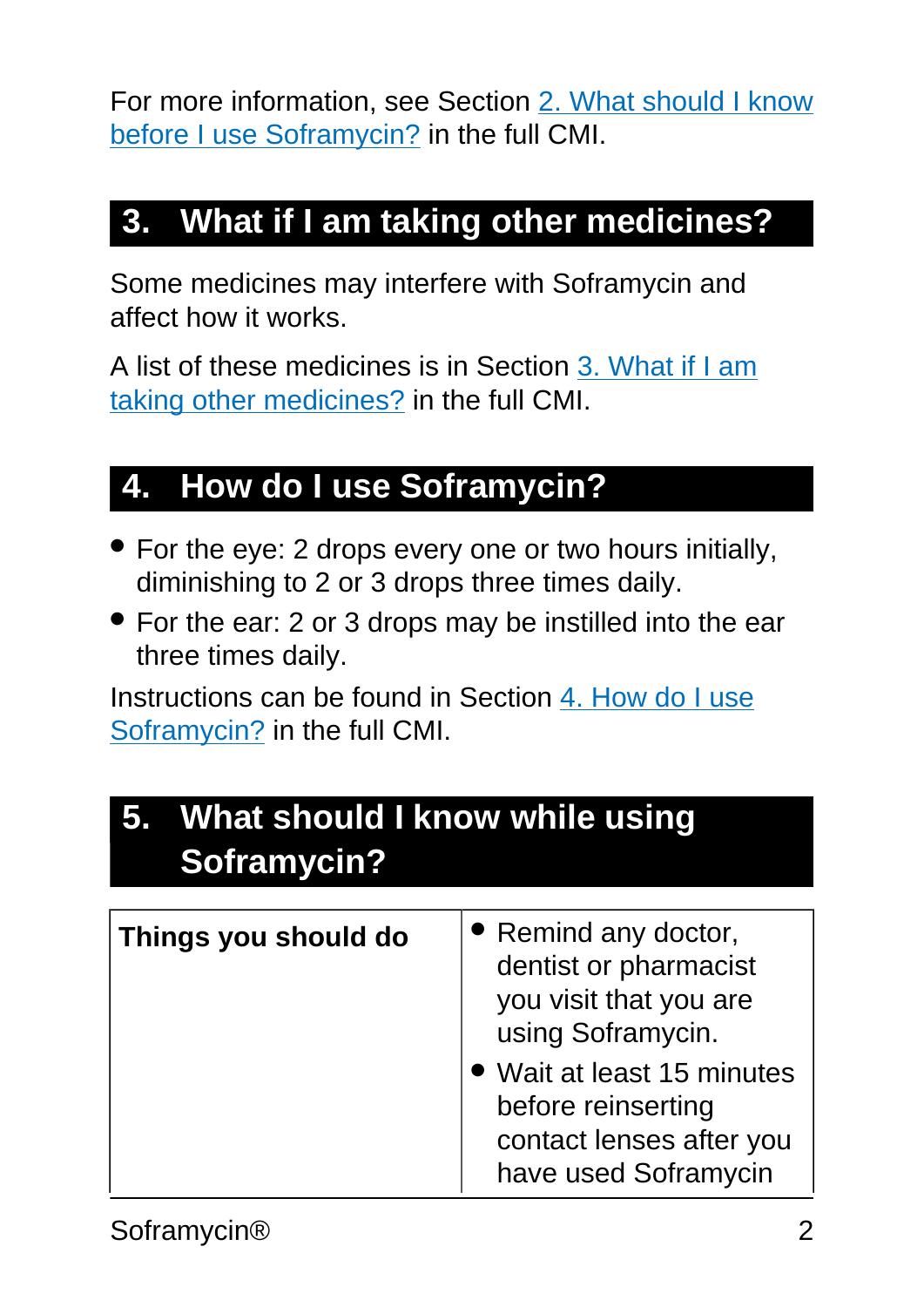|                                | in the eyes. One of<br>the ingredients in<br>Soframycin is known to<br>discolour soft contact<br>lenses.<br>If you become pregnant<br>while using Soframycin,<br>stop using it and<br>tell your doctor or<br>pharmacist immediately. |
|--------------------------------|--------------------------------------------------------------------------------------------------------------------------------------------------------------------------------------------------------------------------------------|
| Things you should not<br>do    | Do not stop using<br>Soframycin, or lower<br>the dosage, without<br>checking with your<br>doctor or pharmacist.<br>• Do not use Soframycin<br>to treat any other<br>complaints unless your<br>doctor or pharmacist<br>tells you to.  |
| Looking after your<br>medicine | Keep Soframycin in a<br>cool dry place where the<br>temperature stays below<br>25°C. Do not refrigerate.                                                                                                                             |

For more information, see Section [5. What should I know](#page-11-0) [while using Soframycin?](#page-11-0) in the full CMI.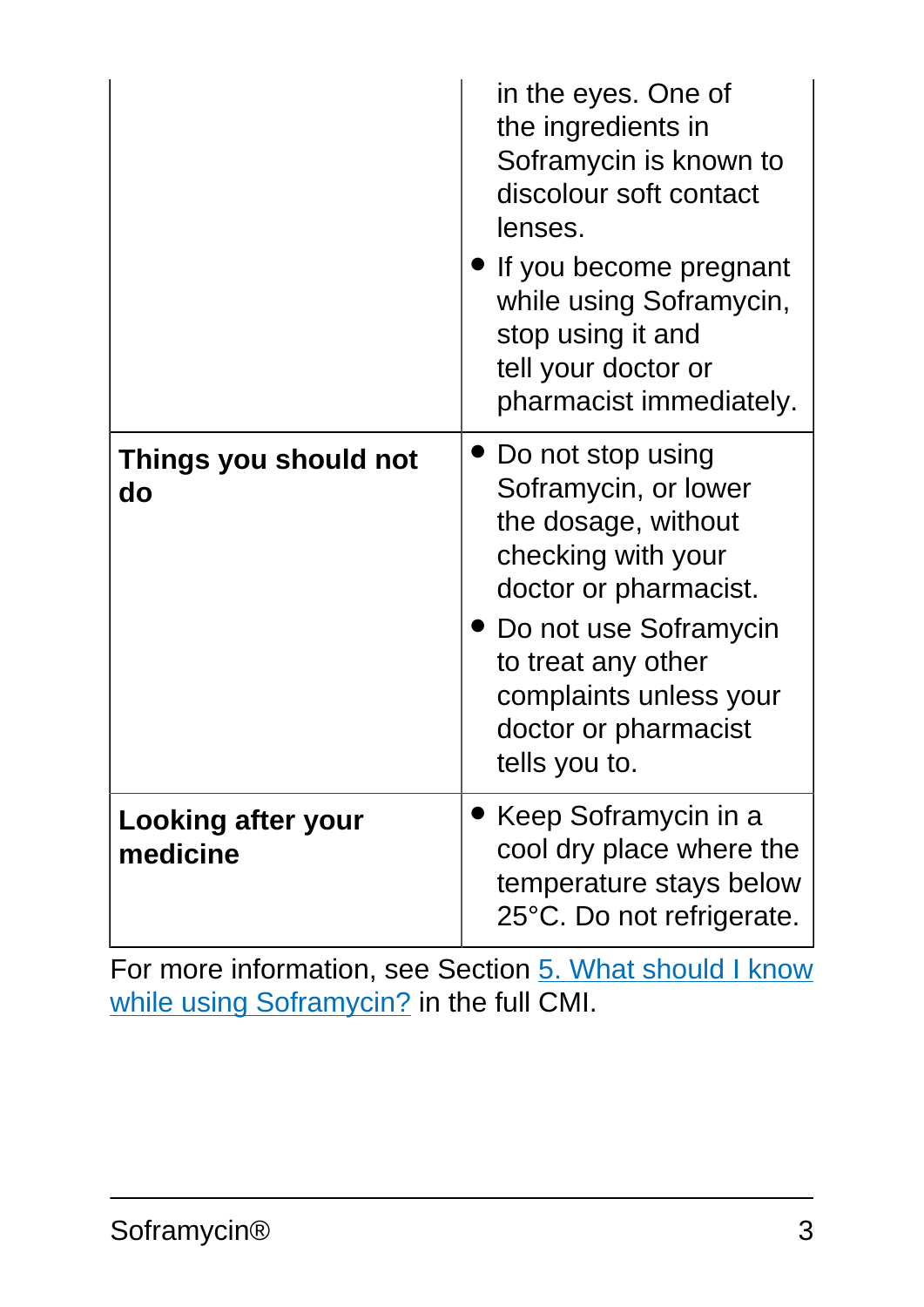# **6. Are there any side effects?**

Side effects include itching or redness of the eyes or ears.

For more information, including what to do if you have any side effects, see Section [6. Are there any side](#page-13-0) [effects?](#page-13-0) in the full CMI.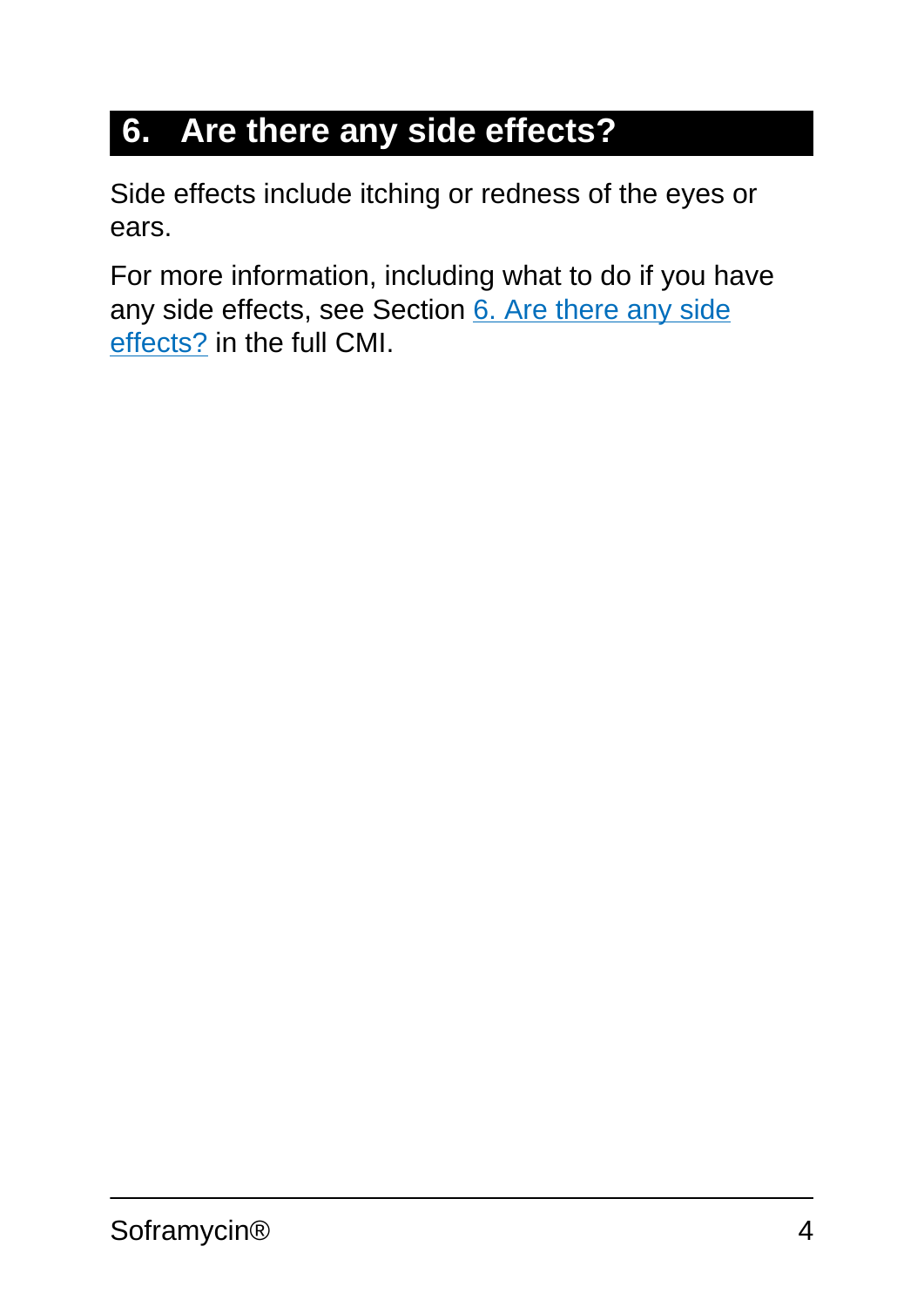# <span id="page-4-0"></span>**Soframycin®**

#### **Active ingredient: framycetin sulfate**

#### **Consumer Medicine Information (CMI)**

This leaflet provides important information about using Soframycin. **You should also speak to your doctor or pharmacist if you would like further information or if you have any concerns or questions about using Soframycin.**

#### **Where to find information in this leaflet:**

- [1. Why am I using Soframycin?](#page-4-1)
- [2. What should I know before I use Soframycin?](#page-5-0)
- [3. What if I am taking other medicines?](#page-7-0)
- [4. How do I use Soframycin?](#page-7-1)
- [5. What should I know while using Soframycin?](#page-11-0)
- [6. Are there any side effects?](#page-13-0)
- [7. Product details](#page-14-0)

# <span id="page-4-1"></span>**1. Why am I using Soframycin?**

**Soframycin contains the active ingredient framycetin sulfate.** Soframycin is an antibiotic of the aminoglycoside class. It works by killing bacteria.

#### **Soframycin is used to treat bacterial infection of the eye or ear.**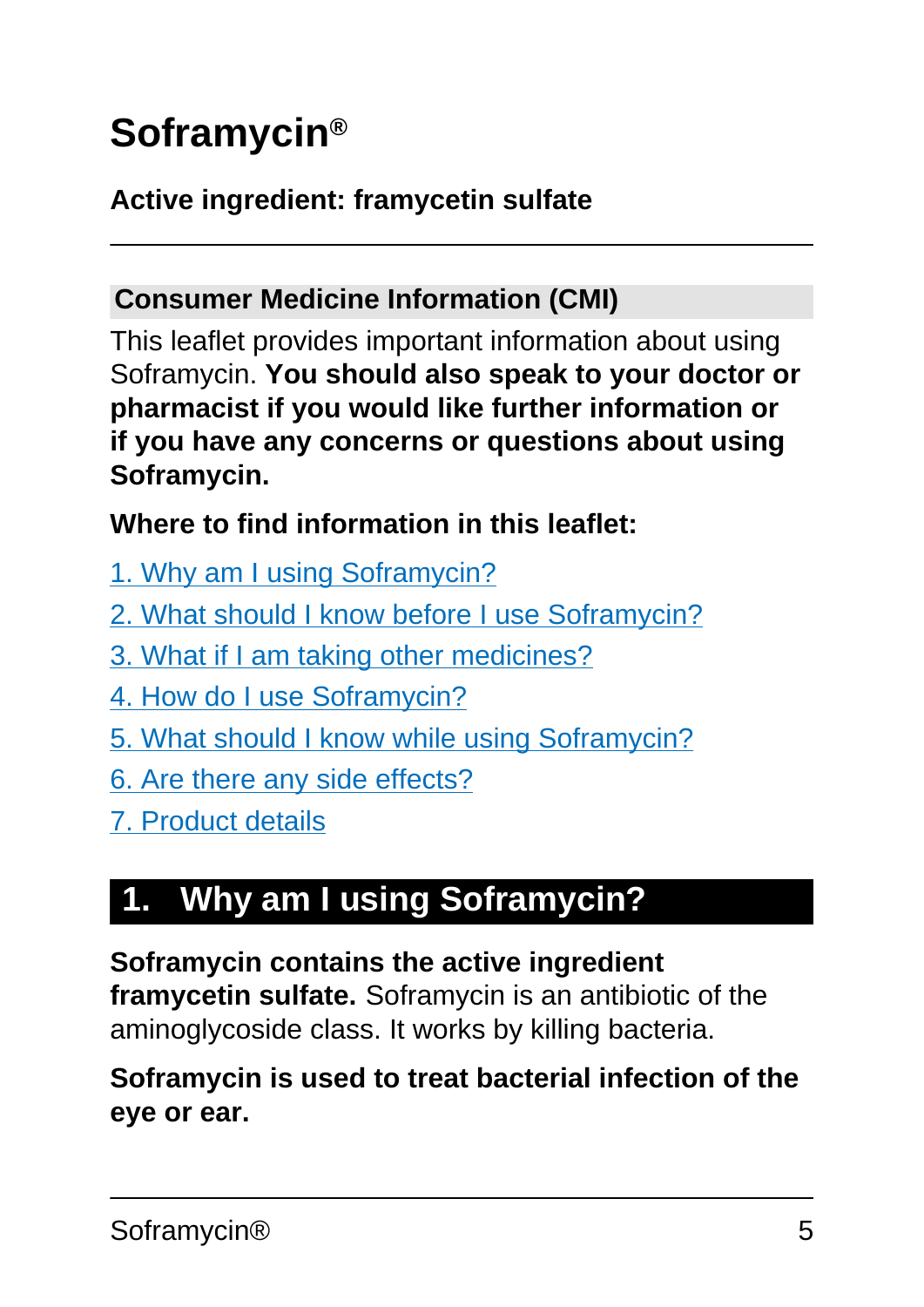Ask your doctor if you have any questions about why this medicine has been prescribed for you. Your doctor may have prescribed it for another reason.

# <span id="page-5-0"></span>**2. What should I know before I use Soframycin?**

### **Warnings**

### **Do not use Soframycin:**

- If you are allergic to framycetin sulfate, or any of the ingredients listed at the end of this leaflet.
- Always check the ingredients to make sure you can use this medicine.
- In your ear if you have a hole in your eardrum (tympanic membrane).
- if you are pregnant or intend to become pregnant.
- after the expiry date printed on the pack. If you use this medicine after the expiry date has passed, it may not work as well.
- if the packaging is torn or shows signs of tampering, or if it doesn't look quite right.

If you are not sure whether you should start using Soframycin, contact your doctor or pharmacist

### **Check with your doctor if you:**

• have allergies to antibiotics, especially framycetin.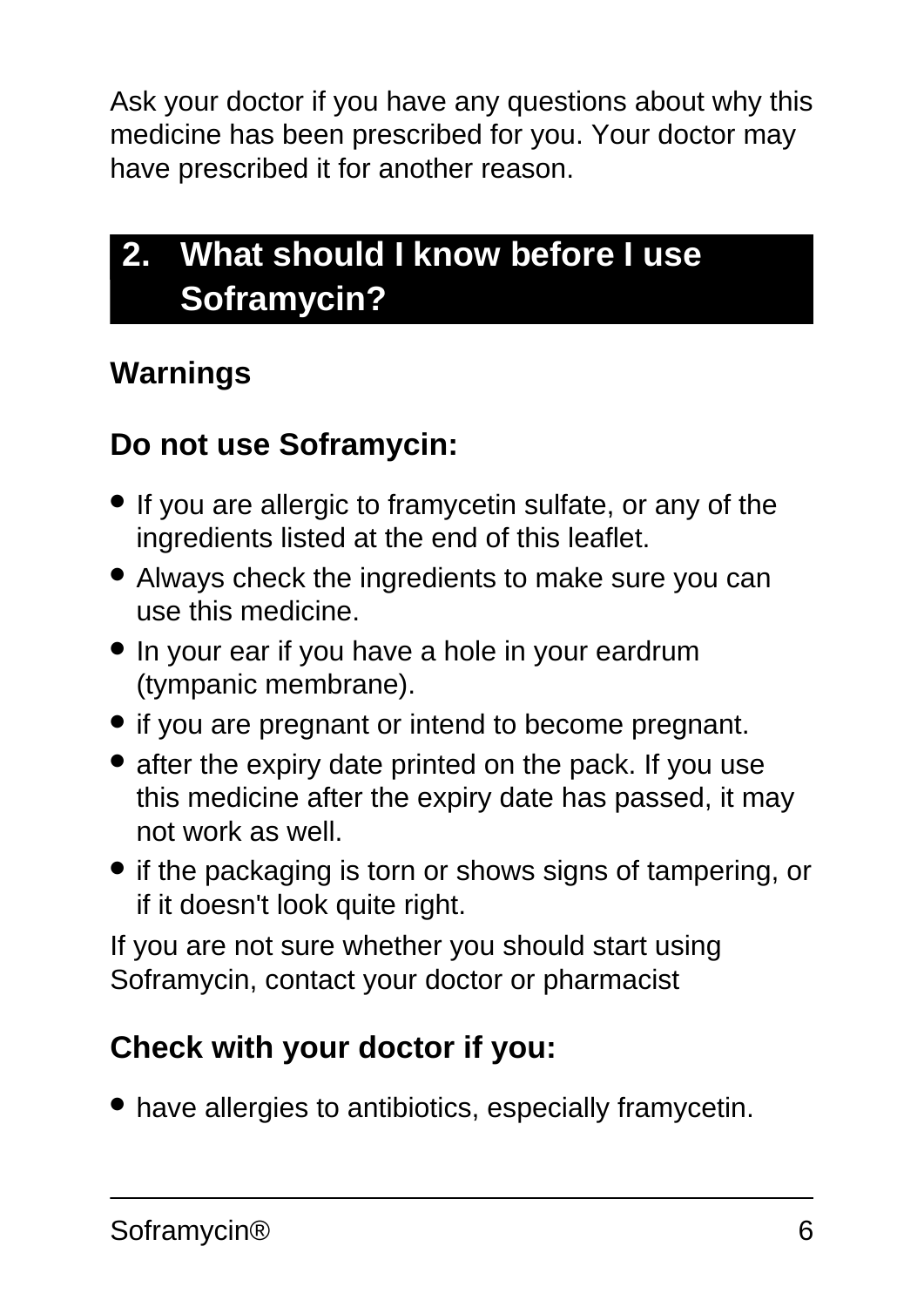- take any medicines for any other condition, especially antibiotics such as neomycin, paromomycin and kanamycin.
- have allergies to any other substances, such as foods, preservatives or dyes.
- have any wounds or damaged skin in your ear canal if your Doctor prescribed Soframycin to treat an ear infection.

Antibiotics belonging to the aminoglycoside class may cause permanent loss of hearing or deafness in some cases when it has been applied to open wounds or damaged skin in the ear.

- have an ototoxicity or family history of ototoxicity (harmful effects to ear) with signs and symptoms including ringing in ears, imbalance (associated with dizziness, nausea and blurry vision), decreased hearing, hearing loss.
- know (or think) you have a mitochondrial disease (mutations in the parts of your cells which help make energy). These diseases may increase your risk of hearing loss with this product.

During treatment, you may be at risk of developing certain side effects. It is important you understand these risks and how to monitor for them. See additional information under Section [6. Are there any side effects](#page-13-0)?

### **Pregnancy and breastfeeding**

Tell your doctor if you are pregnant or intend to become pregnant.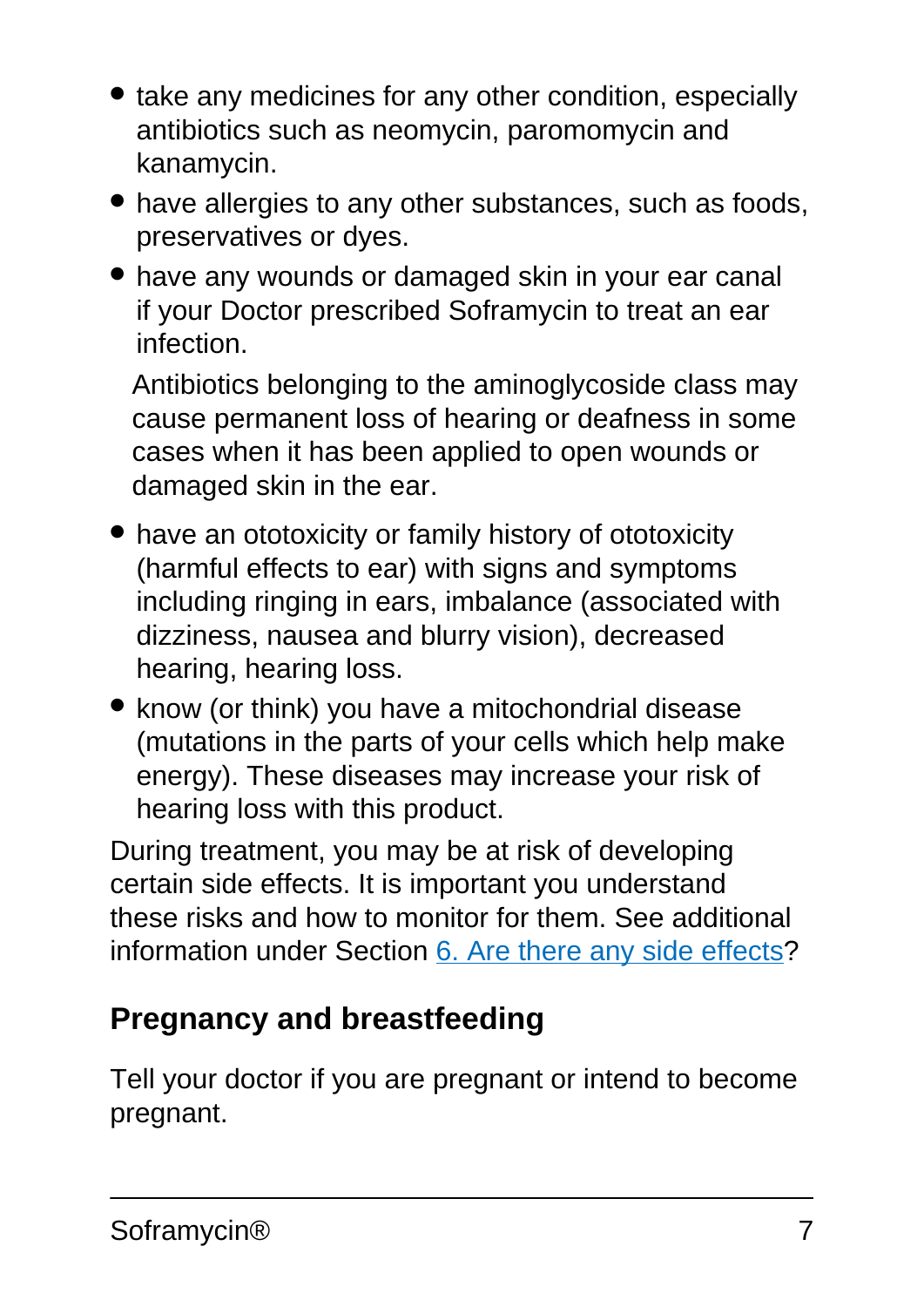Do not use Soframycin if you are pregnant or intend to become pregnant.

Soframycin may affect your developing baby if you use it during pregnancy

Like most medicines of this kind, Soframycin is not recommended for use during pregnancy. Your doctor or pharmacist will discuss the risks and benefits of using it if you are pregnant.

Talk to your doctor if you are breastfeeding or intend to breastfeed. It is not known whether Soframycin may affect your developing baby if you use while breast feeding your baby.

# <span id="page-7-0"></span>**3. What if I am taking other medicines?**

Tell your doctor or pharmacist if you are taking any other medicines, including any medicines, vitamins or supplements that you buy without a prescription from your pharmacy, supermarket or health food shop.

<span id="page-7-1"></span>**Check with your doctor or pharmacist if you are not sure about what medicines, vitamins or supplements you are taking and if these affect Soframycin.**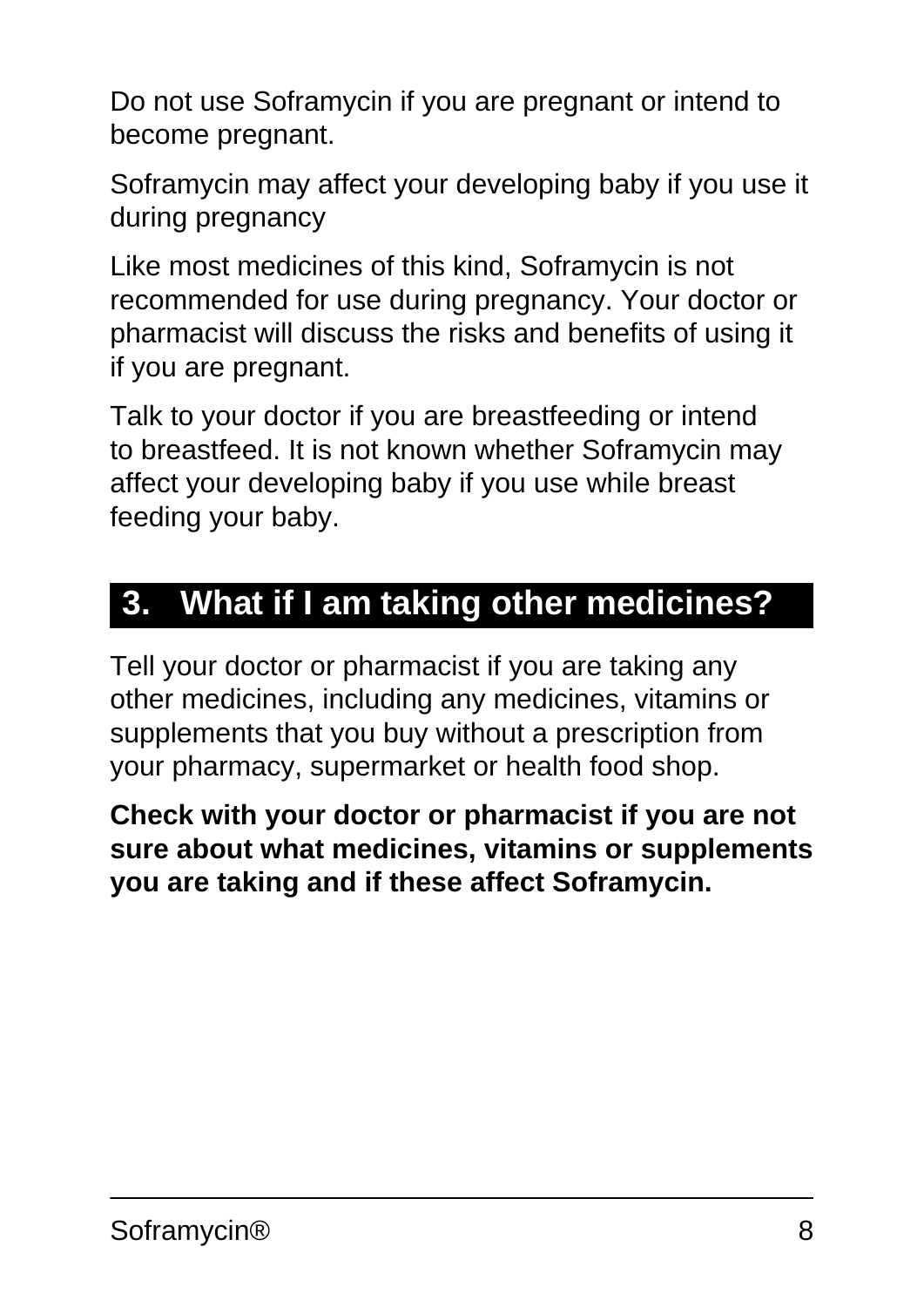# **4. How do I use Soframycin?**

### **How much to use**

Follow the instructions provided when Soframycin was prescribed, including the number of days it should be taken. They may differ from the information contained in this leaflet.

Usually, Soframycin should be used as follows:

Remove the cap from the bottle immediately before use and place it back on the bottle immediately after use.

#### **For the eye**

• 2 drops every one or two hours initially, diminishing to 2 or 3 drops three times daily.

#### **For the ear**

• 2 or 3 drops may be instilled into the ear three times daily.

#### **How to use Soframycin**

#### **Soframycin Drops for the ear may be used following the steps below:**

- 1.Wash your hands well with soap and water.
- 2.Shake the bottle.
- 3.Remove the lid.
- 4.To use the drops, tilt your head so that the affected ear is uppermost.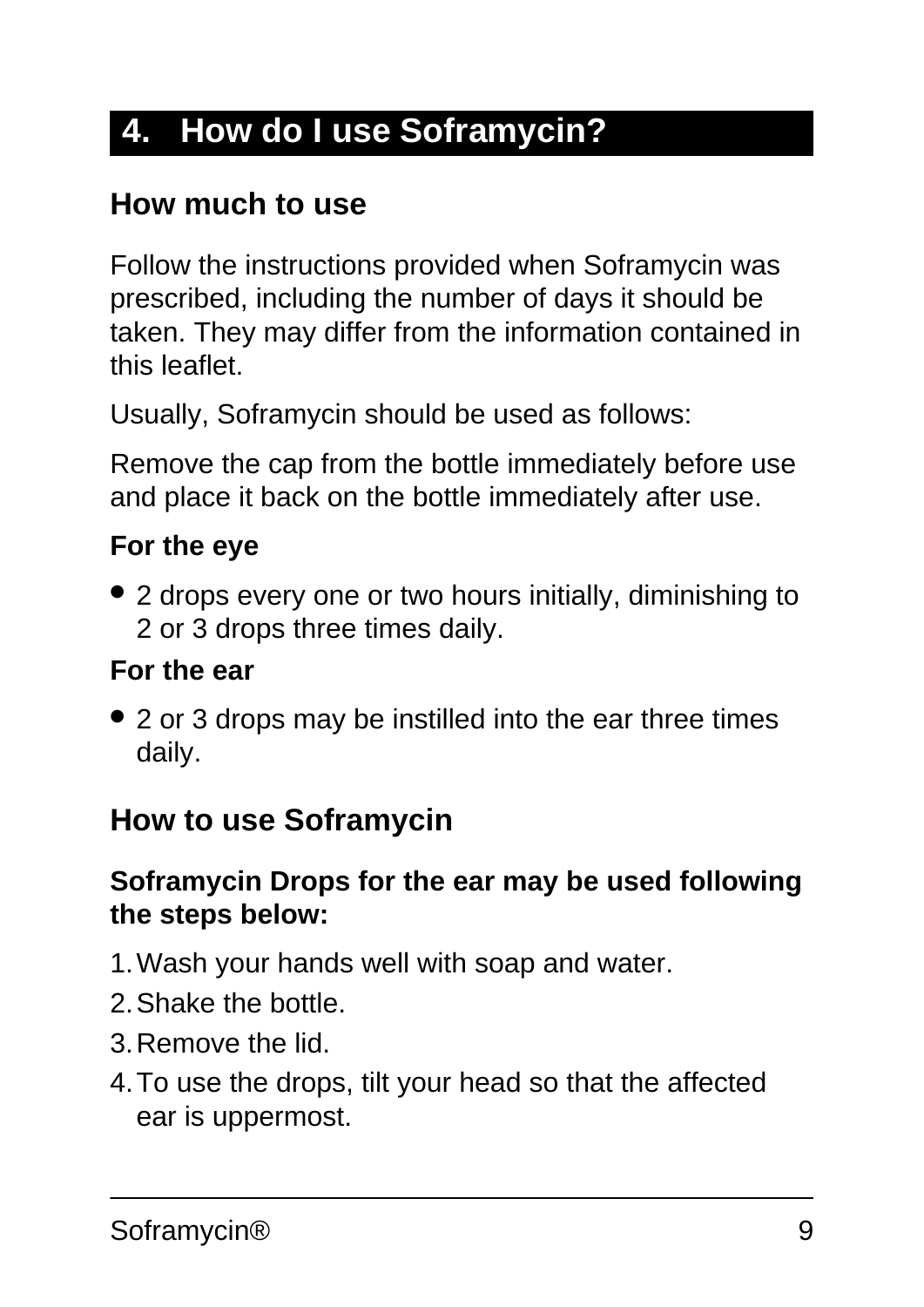- 5.Position the rubber dropper, which is attached to the bottle, directly above the ear hole.
- 6.With the bottle tipped upside down, gently squeeze the rubber dropper until 2 or 3 drops fall into the ear.
- 7.Keep your head tilted for about a minute to allow the drops to penetrate deep into the ear.
- 8.Replace the lid, sealing it tightly.
- 9.Wash your hands again with soap and water to remove any residue

#### **Soframycin Drops for the eye may be used following the steps below:**

You may find it easier to put drops in your eye while you are sitting or lying down.

- 1.Wash your hands well with soap and water.
- 2.Shake the bottle.
- 3.Remove the lid.
- 4.Hold the bottle upside down in one hand between your thumb and middle finger.
- 5.Using your other hand, gently pull down your lower eyelid to form a pouch.
- 6.Tilt your head back and look up.
- 7.Put the tip of the bottle close to your eye. Do not let it touch your eye.
- 8.Release one drop into your eye by gently squeezing/ tapping or pressing the base of the bottle with your index finger.
- 9.Close your eye. Do not blink or rub your eye.
- 10While your eye is closed, place your index finger against the inside corner of your eye and press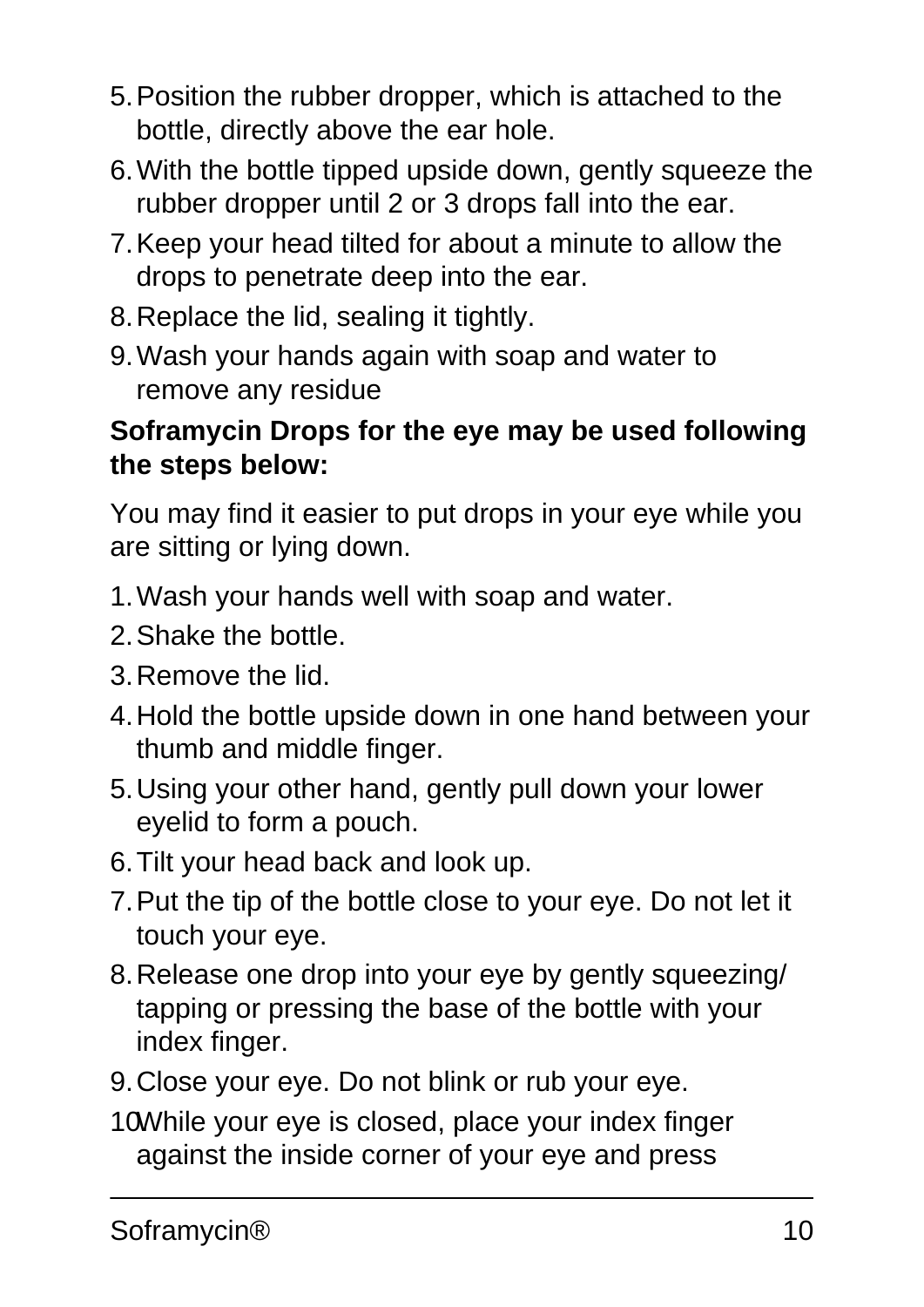against your nose for about 2 minutes. This will help stop the medicine draining through the tear duct to the nose or throat, from where it can be absorbed into other parts of your body. Ask your doctor or pharmacist for more specific instructions on this technique.

- 11. Repeat steps 4-10 to instil the second drop or follow the directions given to you by your doctor and pharmacist.
- 12.Replace the lid, sealing it tightly.
- 13Wash your hands again with soap and water to remove any residue.

If you are not sure how to use eye drops, ask your doctor or pharmacist.

## **How long to use it**

Continue using Soframycin until your doctor or pharmacist tells you to stop.

Do not stop using it unless your doctor or pharmacist tells you to even if you feel better.

## **If you forget to use Soframycin**

Soframycin should be used regularly at the same time each day.

#### **If it is almost time for your next dose, skip the dose you missed and take your next dose when you are meant to.**

Otherwise, use it as soon as you remember, and then go back to using your medicine as you would normally.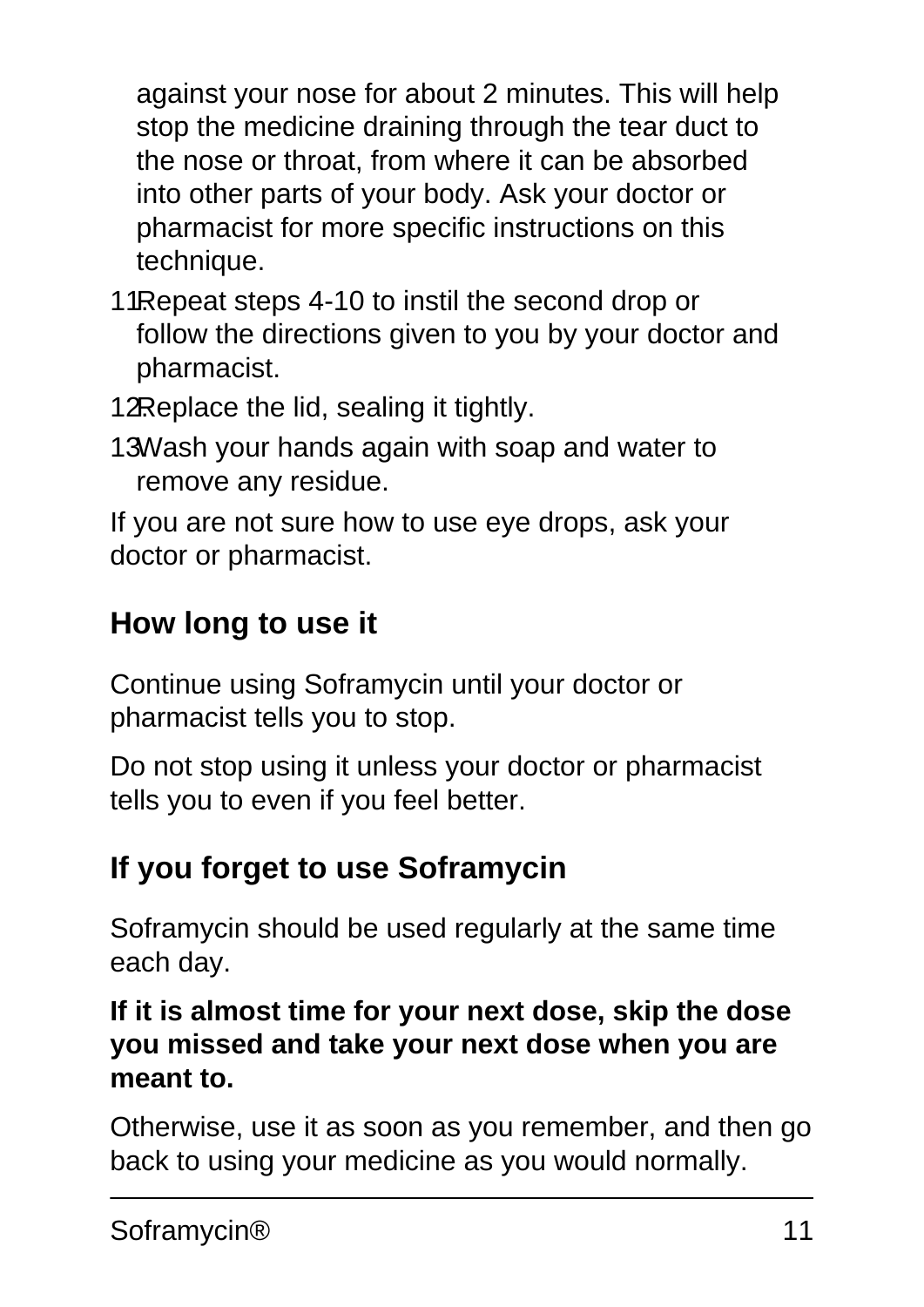#### **Do not take a double dose to make up for the dose you missed.**

If you are not sure what to do, ask your doctor or pharmacist.

If you have trouble remembering to use your medicine, ask your pharmacist for some hints.

## **If you use too much Soframycin**

If you think that you have used too much Soframycin, you may need urgent medical attention.

### **You should immediately:**

- phone the Poisons Information Centre (**by calling 13 11 26**), or
- contact your doctor, or
- go to the Emergency Department at your nearest hospital.

**You should do this even if there are no signs of discomfort or poisoning.**

# <span id="page-11-0"></span>**5. What should I know while using Soframycin?**

# **Things you should do**

If you are about to be started on any new medicine, tell your doctor, dentist or pharmacist that you are using Soframycin.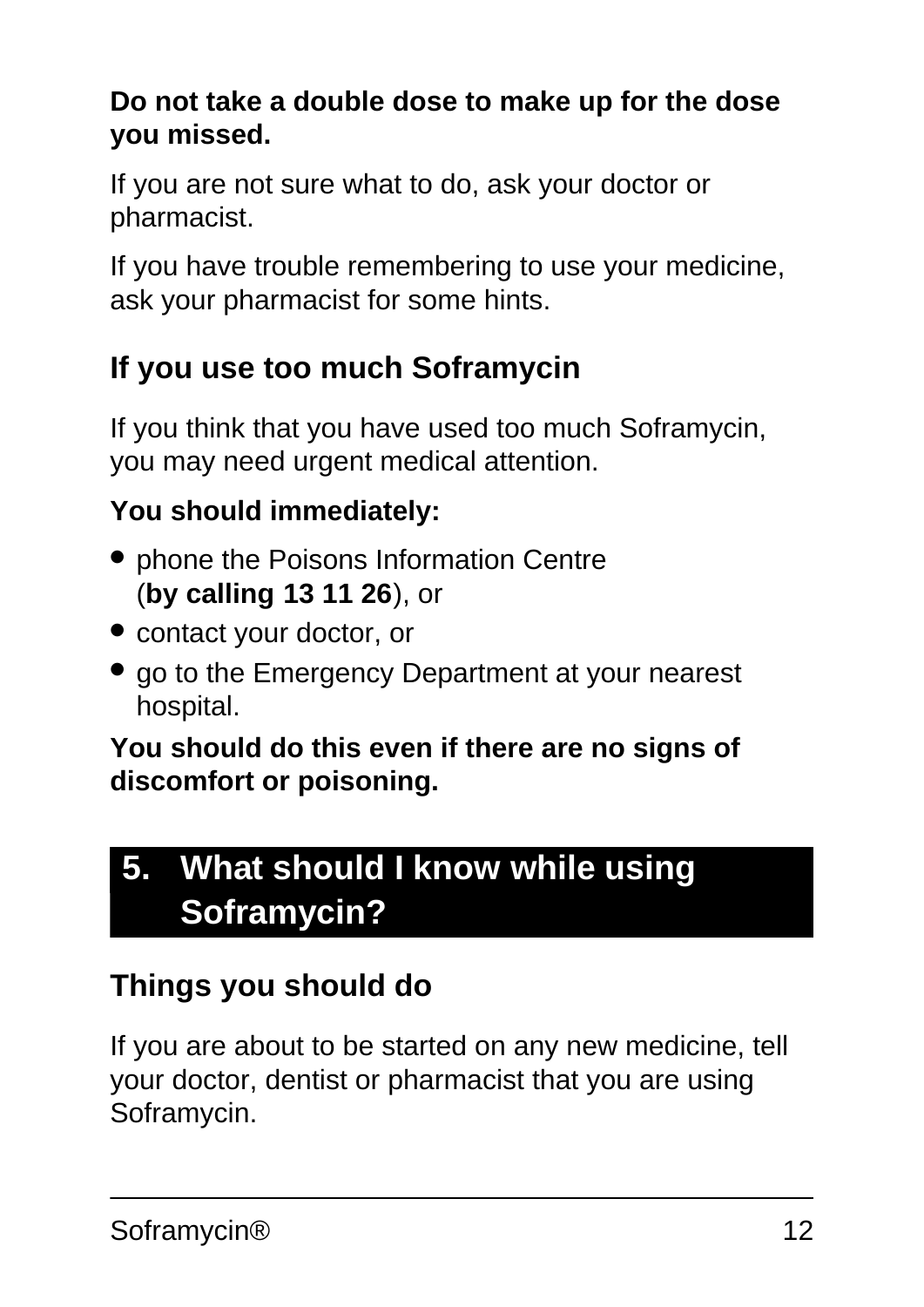Wait at least 15 minutes before reinserting contact lenses after you have used Soframycin in the eyes. One of the ingredients in Soframycin is known to discolour soft contact lenses.

If you become pregnant while using Soframycin, stop using it and tell your doctor or pharmacist immediately.

Remind any doctor, dentist or pharmacist you visit that you are using Soframycin.

## **Things you should not do**

- Do not give Soframycin to anyone else, even if they have the same condition as you.
- Do not use Soframycin to treat any other complaints unless your doctor or pharmacist tells you to.
- Do not stop using Soframycin, or lower the dosage, without checking with your doctor or pharmacist

## **Looking after your medicine**

• Keep your medicine in a cool, dry place where the temperature stays below 25°C. Do not refrigerate Follow the instructions in the carton on how to take care of your medicine properly.

Store it in a cool dry place away from moisture, heat or sunlight; for example, do not store it:

- in the bathroom or near a sink, or
- in the car or on window sills.

#### **Keep it where young children cannot reach it.**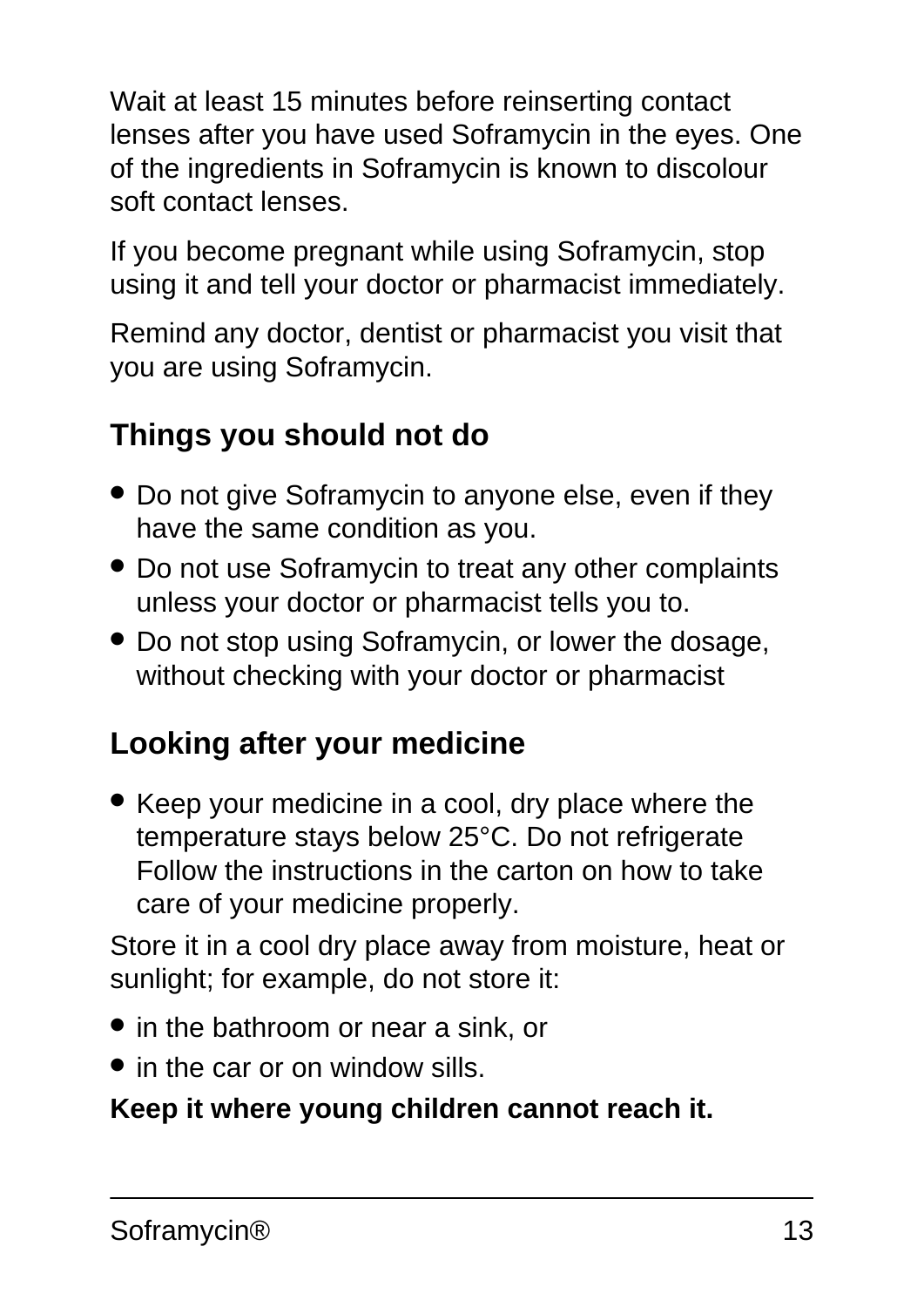## **When to discard your medicine**

#### **Soframycin should be discarded 4 weeks after first opening.**

If your doctor or pharmacist tells you to stop using Soframycin or the medicine has passed the expiry date, ask your pharmacist what to do with any that is left over.

## **Getting rid of any unwanted medicine**

If you no longer need to use this medicine or it is out of date, take it to any pharmacy for safe disposal.

Do not use this medicine after the expiry date.

## <span id="page-13-0"></span>**6. Are there any side effects?**

All medicines can have side effects. If you do experience any side effects, most of them are minor and temporary. However, some side effects may need medical attention.

See the information below and, if you need to, ask your doctor or pharmacist if you have any further questions about side effects.

Although most people will not experience a side effect, Soframycin has been known to cause allergic reactions.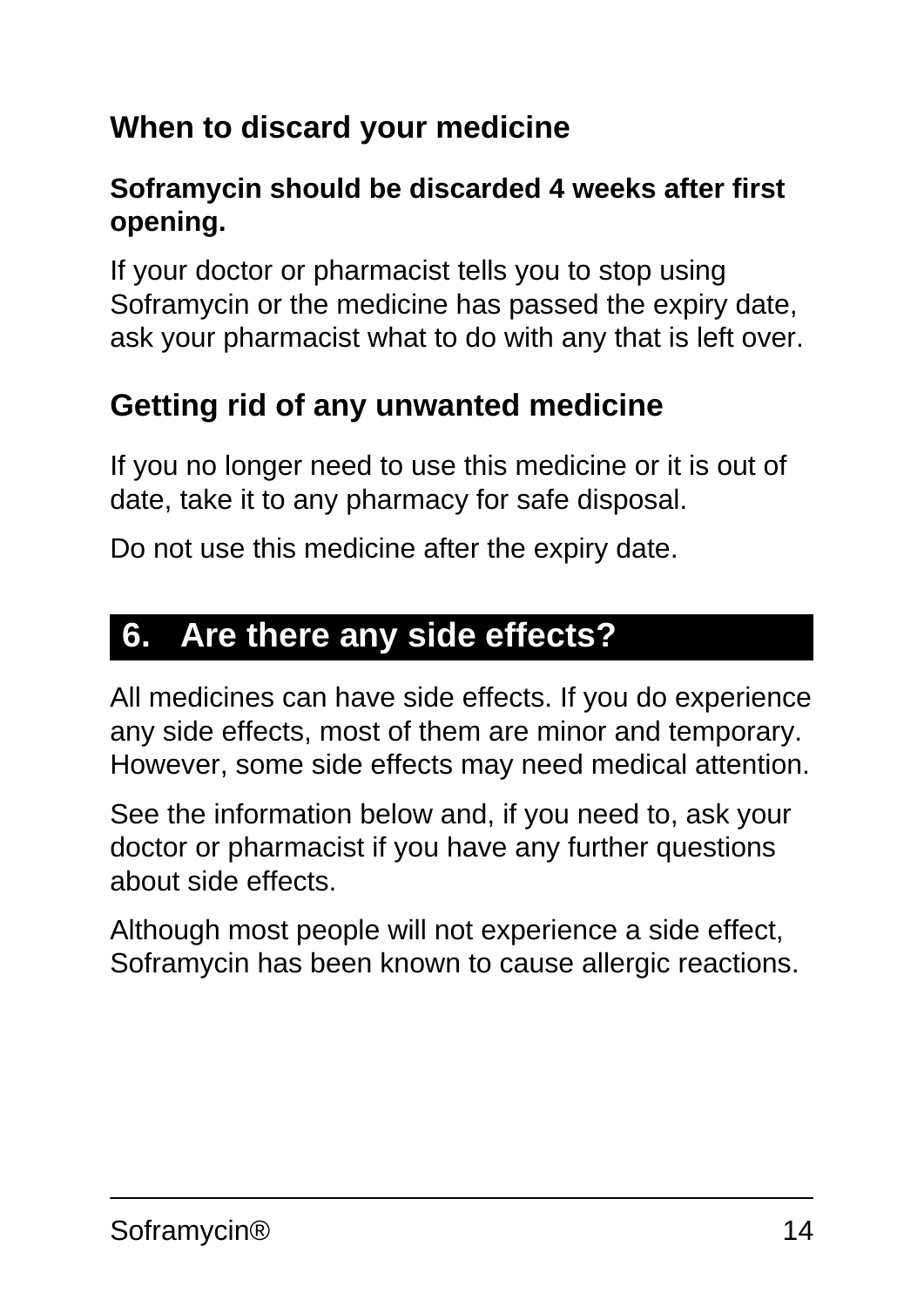### **Less serious side effects**

| Less serious side effects What to do        |                                                                                                      |
|---------------------------------------------|------------------------------------------------------------------------------------------------------|
| • Itching or redness of the<br>eyes or ears | Speak to your doctor if<br>you have any of these<br>less serious side effects<br>and they worry you. |

**Tell your doctor or pharmacist if you notice anything else that may be making you feel unwell.**

Other side effects not listed here may occur in some people.

### **Reporting side effects**

After you have received medical advice for any side effects you experience, you can report side effects to the Therapeutic Goods Administration online at [www.tga.gov.au/reporting-problems.](http://www.tga.gov.au/reporting-problems) By reporting side effects, you can help provide more information on the safety of this medicine.

**Always make sure you speak to your doctor or pharmacist before you decide to stop taking any of your medicines.**

# <span id="page-14-0"></span>**7. Product details**

This medicine is only available with a doctor's prescription.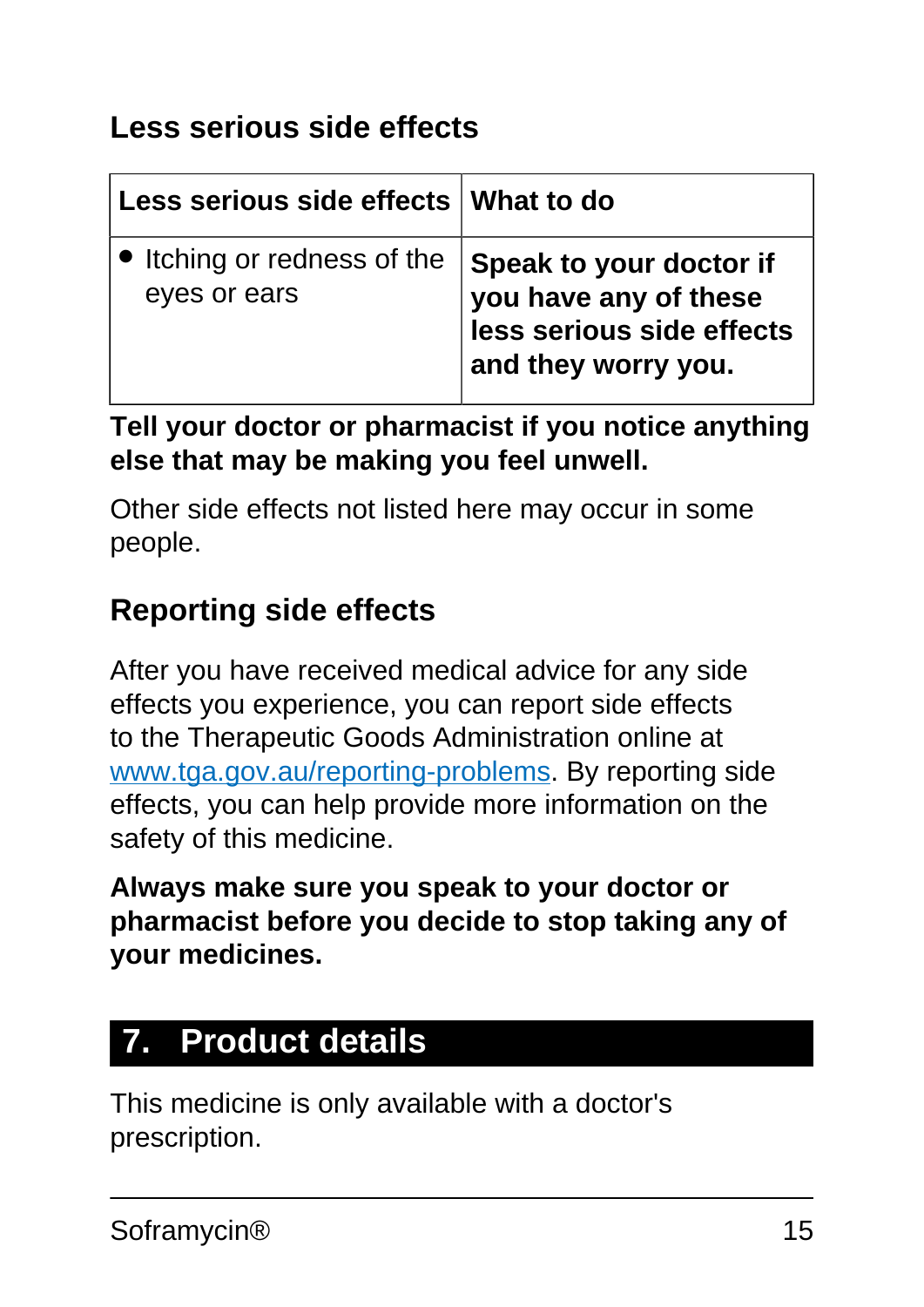### **What Soframycin contains**

| <b>Active ingredient</b><br>(main ingredient)      | framycetin sulfate (5 mg/<br>$mL$ )                                                                                                             |
|----------------------------------------------------|-------------------------------------------------------------------------------------------------------------------------------------------------|
| <b>Other ingredients</b><br>(inactive ingredients) | • citric acid monohydrate<br>• sodium citrate dihydrate<br>sodium chloride<br>benzalkonium chloride<br>(preservative)<br>• water for injections |
| <b>Potential allergens</b>                         | benzalkonium chloride<br>(preservative)                                                                                                         |

**Do not take this medicine if you are allergic to any of these ingredients.**

### **What Soframycin looks like**

Soframycin Eye/Ear Drops is a sterile colourless solution in an amber glass dropper bottle. Each bottle contains 8 mL of solution.

(Aust R 47541).

### **Who distributes Soframycin**

Soframycin is supplied in Australia by:

sanofi-aventis australia pty ltd

12-24 Talavera Road